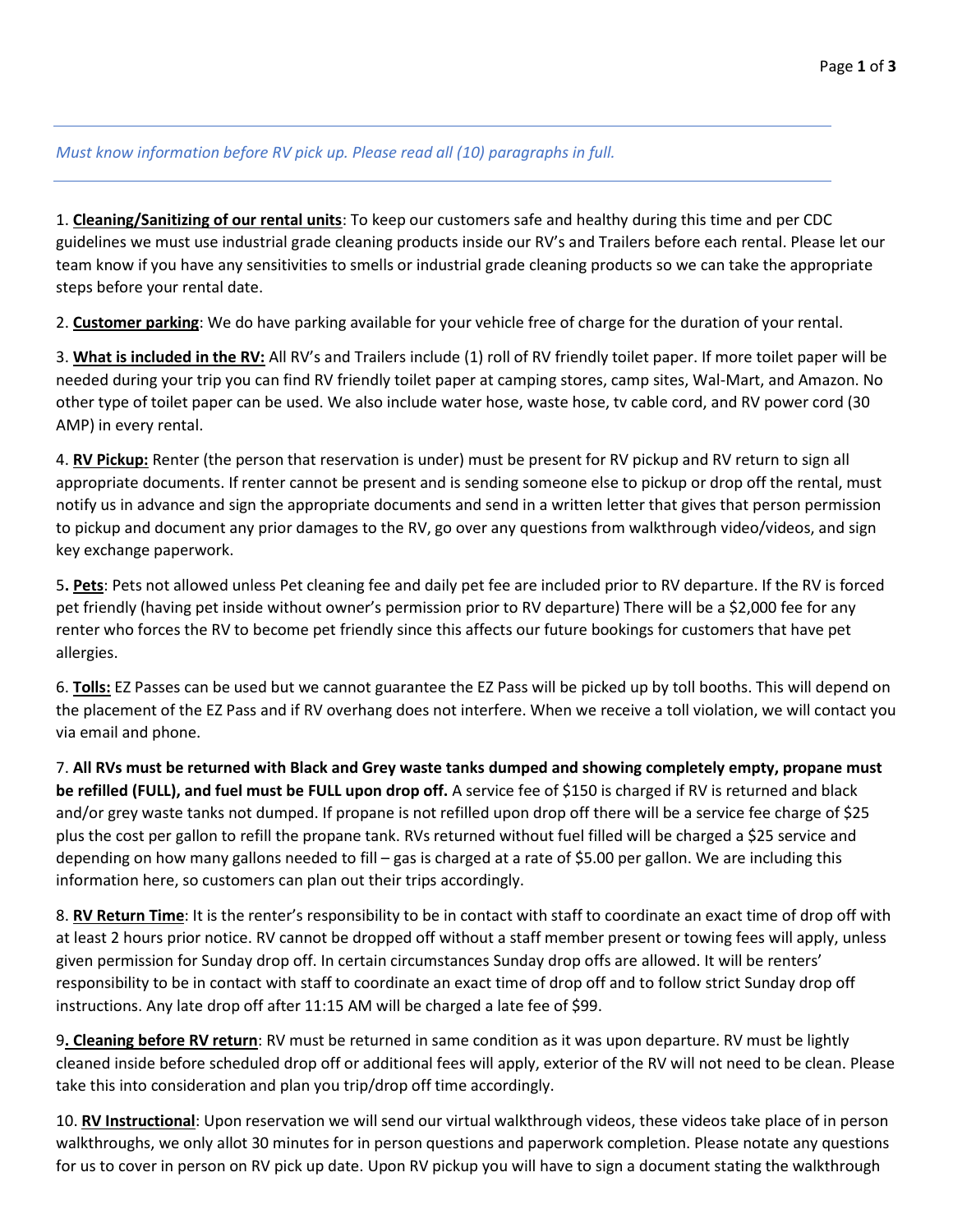videos were watched and understood in full and all/if any walkthrough video questions noted, this document will also state you have read all (3) Must know information documents (what you are reading right now).

#### *Must Know Information Before RV Return*

1. **All RVs must be returned with Black and Grey waste tanks dumped and showing completely empty, propane must be refilled (FULL), and fuel must be FULL upon drop off.** A service fee of \$150 is charged if RV is returned and black and/or grey waste tanks not dumped. If propane is not refilled upon drop off there will be a service fee charge of \$25 plus the cost per gallon to refill the propane tank. RVs returned without fuel filled will be charged a \$25 service and depending on how many gallons needed to fill – gas is charged at a rate of \$5.00 per gallon.

2. **RV Return Time**: It is the renter's responsibility to be in contact with staff to coordinate an exact time of drop off with at least 2 hours prior notice. RV cannot be dropped off without a staff member present or towing fees will apply, unless given permission for Sunday drop off. In certain circumstances Sunday drop offs are allowed. It will be renters' responsibility to be in contact with staff to coordinate an exact time of drop off and to follow strict Sunday drop off instructions. Any late drop off after 3:15 PM will be charged a late fee of \$99.

3. **Cleaning before RV return:** RV must be returned in same condition as it was upon departure. RV must be lightly cleaned inside before scheduled drop off or additional fees will apply, exterior of the RV will not need to be clean. Please take this into consideration and plan you trip/drop off time accordingly.

4. **RV Return before/after scheduled drop off time**: Any RV's that will be returned/dropped off before scheduled drop off time, must contact staff 2 hours prior to arrange an early or late RV drop off. Customer must be present for RV pickup and RV drop off to sign all documents and go over any damages or overages in person. This can only be waived with owner's permission.

5. **Overages:** If you go over the amount of mileage included any overages on mileage will be charged upon RV Return at the rate of .35 cents per mile. Also, if you go over the included hours of generator time, it will cost \$5 for every hour after that. These overages will be deducted from the security deposit and the remaining security deposit amount will be refunded back to you within 5-7 business days after RV drop off.

6. **Damages**: Any exterior damages the exceeds the security deposit will result in an insurance claim and the security deposit will be used to pay the deductible. The RV insurance does not cover interior damages, any damages to the interior will be deducted from the security deposit and if interior damages exceed security deposit amount, customer will be invoiced for remaining amount.